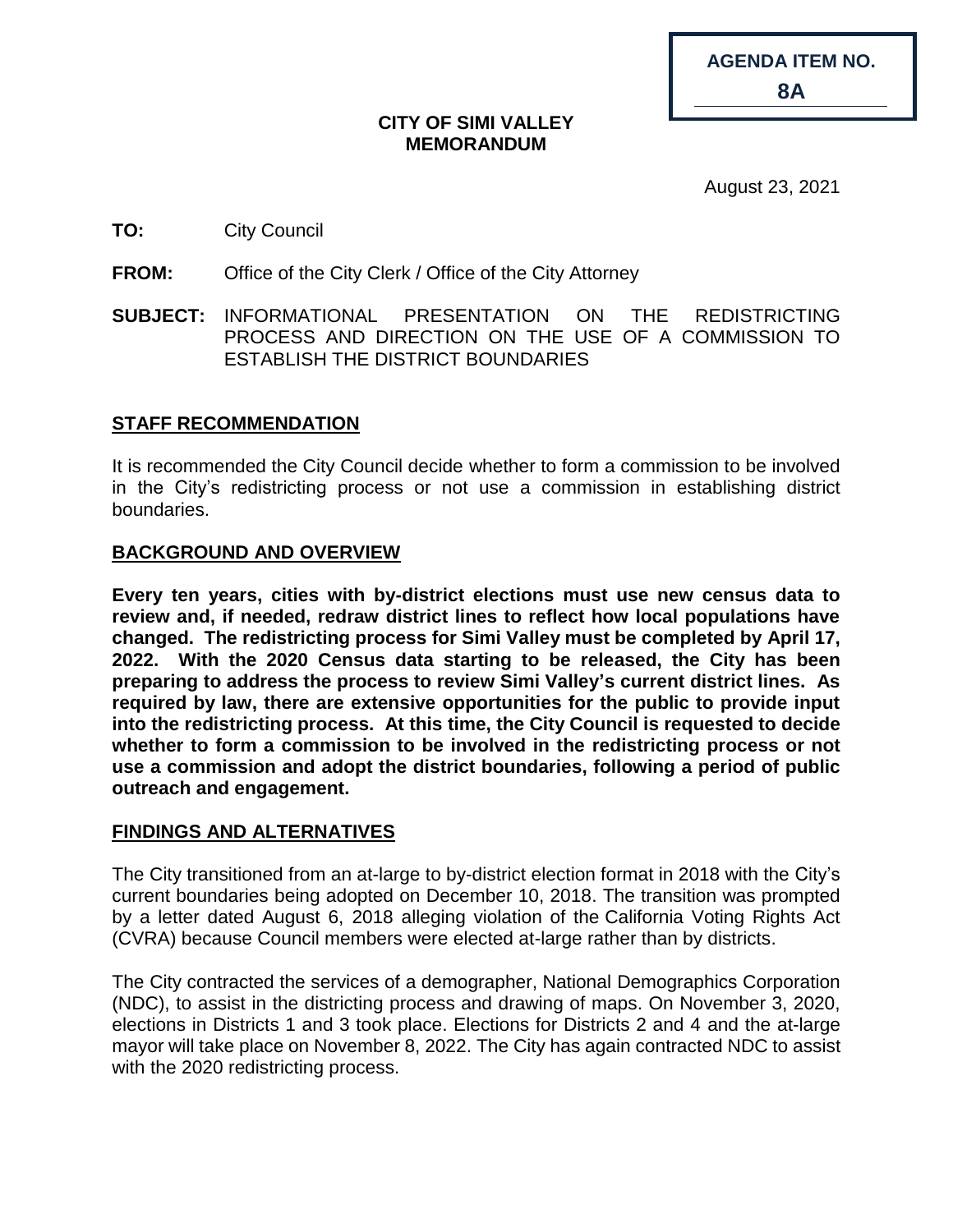Since the City Council's transition to by-district elections in 2018, the State has enacted new laws governing the redistricting process, including the FAIR MAPS Act, which was adopted by the California legislature and took effect January 1, 2020. The FAIR MAPS Act contains new outreach and public hearing requirements as described below.

In accordance with the FAIR MAPS Act, the City must hold at least four public hearings that enable community members to provide input on the drawing of district maps:

- At least one hearing must occur before the City draws draft maps
- At least two hearings must happen after the drawing of draft maps
- The fourth hearing can happen either before or after the drawing of draft maps
- City staff or consultants may hold a public workshop instead of one of the required public redistricting hearings

To increase the accessibility of these hearings, cities must take the following steps:

- At least one hearing must occur on a Saturday, Sunday, or after 6 p.m. on a weekday
- If a redistricting hearing is consolidated with another local government meeting, the redistricting hearing portion must begin at a pre-designated time
- Local public redistricting hearings should be made accessible to people with disabilities

Certain Federal criteria must be observed when re-drawing districts:

- Each city council district shall contain a nearly equal population;
- A districting plan shall be drawn in a manner that complies with the Federal Voting Rights Act and the Equal Protection Clause of the U.S. Constitution; and
- City council districts shall not be drawn with race as the predominant factor

Additionally, the FAIR MAPS Act requires the City Council to adopt district boundaries using specific criteria as set forth in the following order of priority and to the extent practicable:

- 1. Districts shall be geographically contiguous. Areas that meet only at the points of adjoining corners are not contiguous. Areas that are separated by water and not connected by a bridge, tunnel, or regular ferry service are not contiguous.
- 2. The geographic integrity of any local neighborhood or local community of interest shall be respected in a manner that minimizes its division. A "community of interest" is a population that shares common social or economic interests that should be included within a single district for purposes of its effective and fair representation. Communities of interest do not include relationships with political parties, incumbents, or political candidates.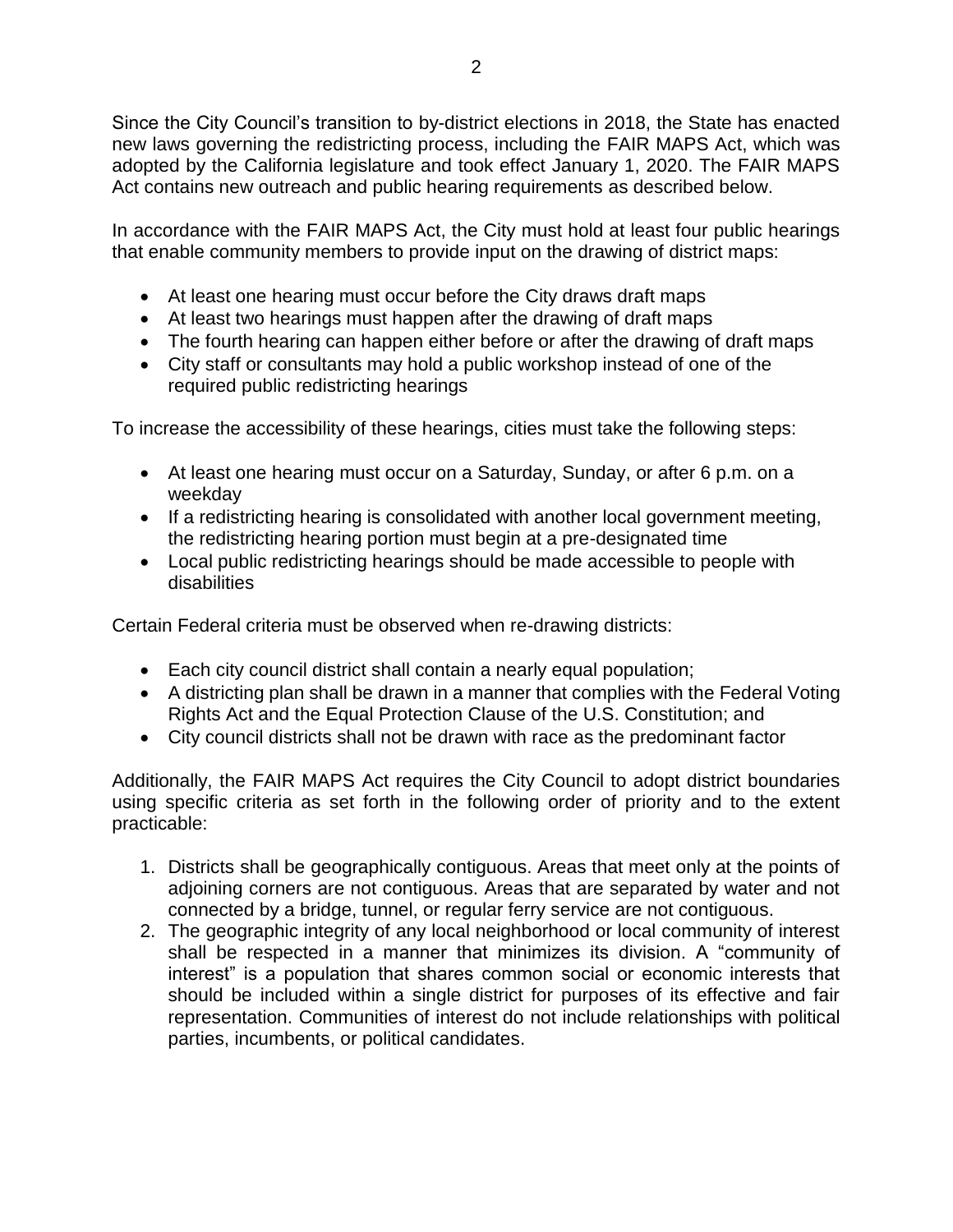- 3. District boundaries should be easily identifiable and understandable by residents. To the extent practicable, City Council districts shall be bounded by natural and artificial barriers, by streets, or by the boundaries of the city.
- 4. Districts shall be drawn to encourage geographical compactness in a manner that nearby areas of population are not bypassed in favor of more distant populations.

As a general law city, Simi Valley will select one of following options for the redistricting process:

- 1. **No Commission**  City Council may adopt district boundaries by a Council vote, following a period of public outreach and engagement
- 2. **Advisory Commission**  City Council may appoint an advisory redistricting commission to recommend district boundaries for the City Council to review and adopt
- 3. **Independent Commission**  City Council may establish an independent redistricting commission with the authority to adopt district boundaries
- 4. **Hybrid Commission**  The City Council may establish a hybrid redistricting commission to draw two maps with the City Council required to adopt one of the two maps
- 5. **Contract with County** The City may contract with the County to draw boundaries (if the County creates its own independent commission)

If the City Council wishes to establish a commission (options 2, 3, or 4 above), additional legal guidelines apply, as follows:

### **Advisory Commission**

The process for establishing an advisory commission is similar to other local boards and commissions. The commission shall consist of residents living in the City of Simi Valley and the City may specify the qualifications and selection process for commissioners. Current City Council Members or family, staff members, or paid campaign staff of a City Council Member may not serve on the commission.

### **Independent Commission**

State law authorizes the City Council to transfer redistricting authority to an independent redistricting commission. The manner of appointment is set by the City Council, but commissioners cannot be appointed directly by the City Council. Commissioners must pass an extensive list of possible disqualifications and there are post-service limitations on their ability to run for local office, serve on a local board or commission, seek city employment, or otherwise contract with the City. Independent Commissions (and hybrid commissions) are barred from considering the location of a current City Council Member or a potential candidate for City Council when drawing the lines. In small jurisdictions where any potential commissioner likely already knows where one or more City Council Members reside, this rule can make maps very difficult to defend from a legal challenge.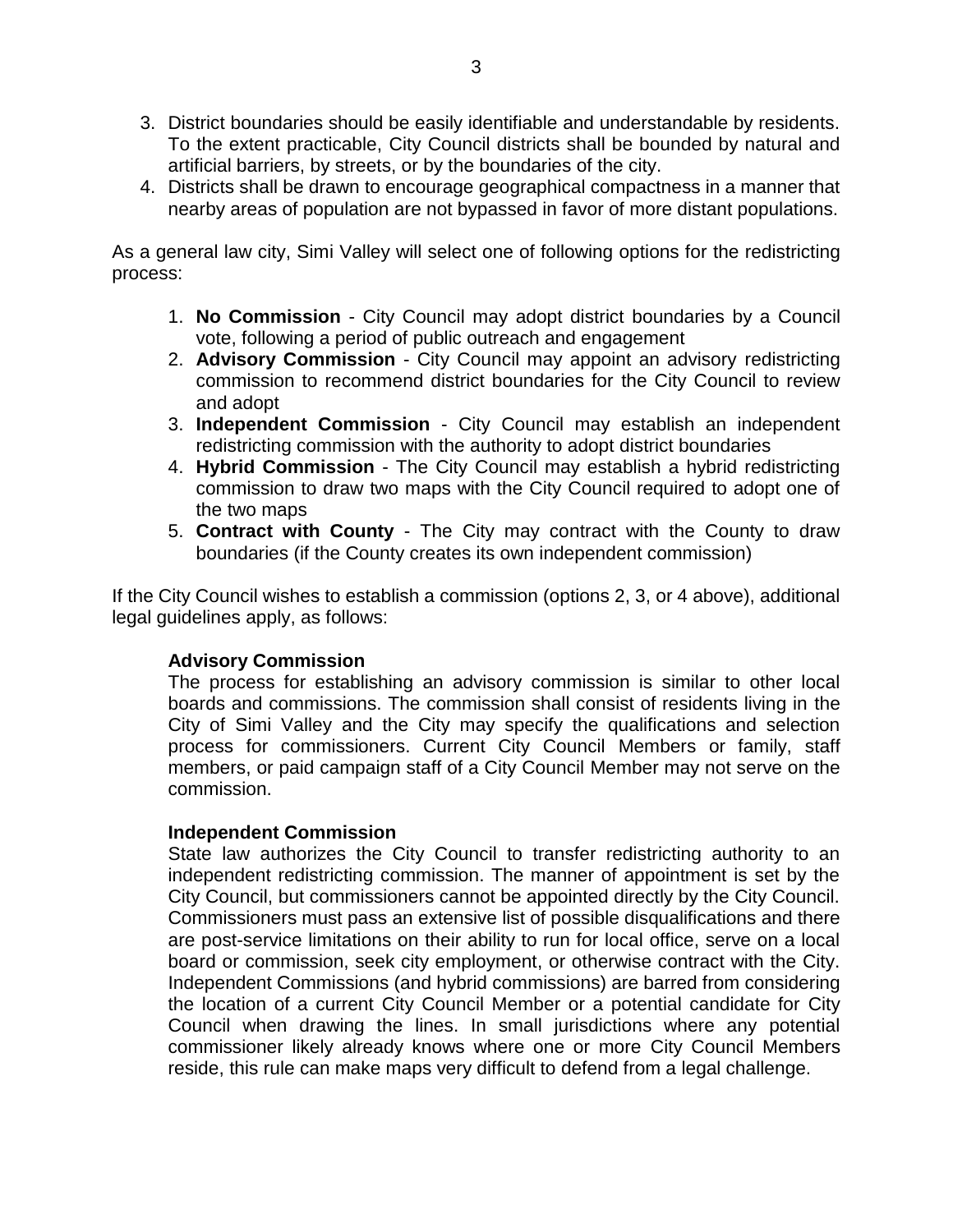#### **Hybrid Commission**

A hybrid commission is formed in a manner similar to an independent commission and has similar pre-service and post-service limitations, but a hybrid commission is required to submit two or more maps to the City Council and the City Council must select one of the submitted maps. The City Council is not permitted to alter the selected map in any way except as needed to comply with Federal or State law.

The City's redistricting process will have numerous opportunities for the public to participate in drawing the lines. The City will dedicate a separate webpage on the City's website and the City/Consultant will have a webpage with mapping software and Census information available to allow the public to submit proposed maps for the City Council and/or Commission to consider.

Should the City Council decide to utilize a redistricting commission, the Council would need to identify which commission format it would like to follow (Advisory, Independent, Hybrid). Subsequently, staff will return to the City Council with the criteria for establishing a commission and the timeline for recruitment and to make the appointments.

Should the City Council elect to move forward without the use of a commission, the current timeline for the City's redistricting process is as follows:

- **August 12, 2021**: Census Bureau released official 2020 data
- **August 23, 2021**: Informational presentation to City Council on the redistricting process
- **September 2021**: Launch redistricting webpage and begin community outreach; California Statewide Database expected to release official redistricting data
- **September 27, 2021**: 1<sup>st</sup> public hearing NDC presents public mapping tools and solicits public input on "communities of interest"
- **October - November 2021**: Time for the public to draw draft maps
- **December 2021 & January 2022**: 2 nd & 3rd public hearings to discuss and revise maps (more meetings are allowed if needed, but are not required)
- February 2022: 1<sup>st</sup> Reading of ordinance to adopt final map
- $\bullet$  **March 2022:** 4<sup>th</sup> public hearing  $-2$ <sup>nd</sup> reading and adoption of map ordinance
- **April 17, 2022**: Deadline to adopt and submit map to Ventura County **Registrar**

It is recommended that the City Council decide whether to form a commission to be involved in the City's redistricting process or not use a commission in establishing district boundaries.